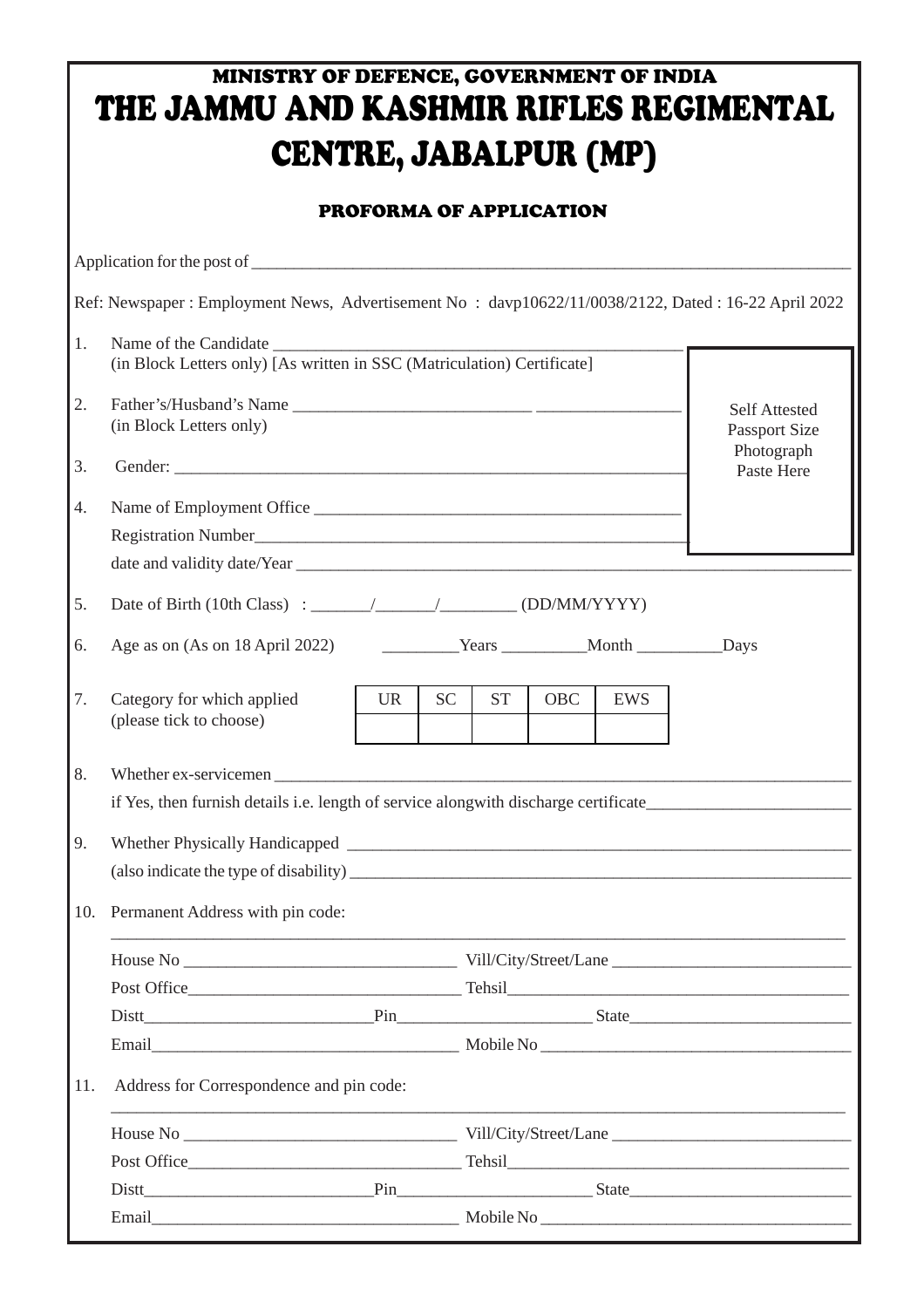| 12.                                                                                                                                                                 | Details of Academic/Technical & Professional Qualification: -                                                                                                                                                                                                                                                                                                                                                                                                                                                                                                                                                                                                                                                                                                                                                                                          |                    |                                                          |                        |          |         |  |  |  |  |  |  |
|---------------------------------------------------------------------------------------------------------------------------------------------------------------------|--------------------------------------------------------------------------------------------------------------------------------------------------------------------------------------------------------------------------------------------------------------------------------------------------------------------------------------------------------------------------------------------------------------------------------------------------------------------------------------------------------------------------------------------------------------------------------------------------------------------------------------------------------------------------------------------------------------------------------------------------------------------------------------------------------------------------------------------------------|--------------------|----------------------------------------------------------|------------------------|----------|---------|--|--|--|--|--|--|
|                                                                                                                                                                     | Name of the Exam<br>Passed                                                                                                                                                                                                                                                                                                                                                                                                                                                                                                                                                                                                                                                                                                                                                                                                                             | Year of<br>Passing | Name of Recognized<br>University/Board<br>of Examination | % of marks<br>obtained | Division | Remarks |  |  |  |  |  |  |
|                                                                                                                                                                     | Matriculation                                                                                                                                                                                                                                                                                                                                                                                                                                                                                                                                                                                                                                                                                                                                                                                                                                          |                    |                                                          |                        |          |         |  |  |  |  |  |  |
|                                                                                                                                                                     | Intermediate                                                                                                                                                                                                                                                                                                                                                                                                                                                                                                                                                                                                                                                                                                                                                                                                                                           |                    |                                                          |                        |          |         |  |  |  |  |  |  |
|                                                                                                                                                                     | Graduation                                                                                                                                                                                                                                                                                                                                                                                                                                                                                                                                                                                                                                                                                                                                                                                                                                             |                    |                                                          |                        |          |         |  |  |  |  |  |  |
|                                                                                                                                                                     | Others                                                                                                                                                                                                                                                                                                                                                                                                                                                                                                                                                                                                                                                                                                                                                                                                                                                 |                    |                                                          |                        |          |         |  |  |  |  |  |  |
|                                                                                                                                                                     | (Self-attested copies of certificates in support of above are to be enclosed)                                                                                                                                                                                                                                                                                                                                                                                                                                                                                                                                                                                                                                                                                                                                                                          |                    |                                                          |                        |          |         |  |  |  |  |  |  |
| 13.                                                                                                                                                                 | Experience/if any (please attach certificate(s): ________________________________<br>[Enclose self-attested copy of experience certificate]                                                                                                                                                                                                                                                                                                                                                                                                                                                                                                                                                                                                                                                                                                            |                    |                                                          |                        |          |         |  |  |  |  |  |  |
| 14.                                                                                                                                                                 | Whether Govt Servant if yes, give details of post held, pay scale and date of entry in Govt service                                                                                                                                                                                                                                                                                                                                                                                                                                                                                                                                                                                                                                                                                                                                                    |                    |                                                          |                        |          |         |  |  |  |  |  |  |
|                                                                                                                                                                     |                                                                                                                                                                                                                                                                                                                                                                                                                                                                                                                                                                                                                                                                                                                                                                                                                                                        |                    |                                                          |                        |          |         |  |  |  |  |  |  |
| 2.<br>3.<br>4.                                                                                                                                                      | I declare that I accept all the terms and conditions given in the advertisement.<br>1.<br>I hereby declare that all the statements made in this application are true, complete and correct to the best of my<br>knowledge and belief. In the event of any information being found false/incorrect or ineligibility being detected<br>before or after the written test / skill test my candidature will stand automatically cancelled and I will be<br>responsible for that<br>I, do hereby certify that neither I am involved in any criminal case nor any criminal cases pending against me.<br>I, do hereby certify that I have applied for the post of _______________(Cook/Tailor/Barber/Washerman)<br>of one post with different reservations categories have been sent by me, then my both applications may be<br>terminated without any notice. |                    |                                                          |                        |          |         |  |  |  |  |  |  |
|                                                                                                                                                                     |                                                                                                                                                                                                                                                                                                                                                                                                                                                                                                                                                                                                                                                                                                                                                                                                                                                        |                    | (Full Signature of applicant)                            |                        |          |         |  |  |  |  |  |  |
| DECLARATION OF OBC CANDIDATE ONLY<br>(Similar endorsement should be given in the caste certificate from the competent authority)                                    |                                                                                                                                                                                                                                                                                                                                                                                                                                                                                                                                                                                                                                                                                                                                                                                                                                                        |                    |                                                          |                        |          |         |  |  |  |  |  |  |
|                                                                                                                                                                     |                                                                                                                                                                                                                                                                                                                                                                                                                                                                                                                                                                                                                                                                                                                                                                                                                                                        |                    |                                                          |                        |          |         |  |  |  |  |  |  |
|                                                                                                                                                                     |                                                                                                                                                                                                                                                                                                                                                                                                                                                                                                                                                                                                                                                                                                                                                                                                                                                        |                    |                                                          |                        |          |         |  |  |  |  |  |  |
| community which is recognized as a backward class applicable to the concerned State. It is also<br>declared that I do not belong to person/sections/(creamy Layer). |                                                                                                                                                                                                                                                                                                                                                                                                                                                                                                                                                                                                                                                                                                                                                                                                                                                        |                    |                                                          |                        |          |         |  |  |  |  |  |  |
| Place:                                                                                                                                                              |                                                                                                                                                                                                                                                                                                                                                                                                                                                                                                                                                                                                                                                                                                                                                                                                                                                        |                    | [Signature of the Candidate]                             |                        |          |         |  |  |  |  |  |  |
| Date:                                                                                                                                                               |                                                                                                                                                                                                                                                                                                                                                                                                                                                                                                                                                                                                                                                                                                                                                                                                                                                        |                    |                                                          |                        |          |         |  |  |  |  |  |  |